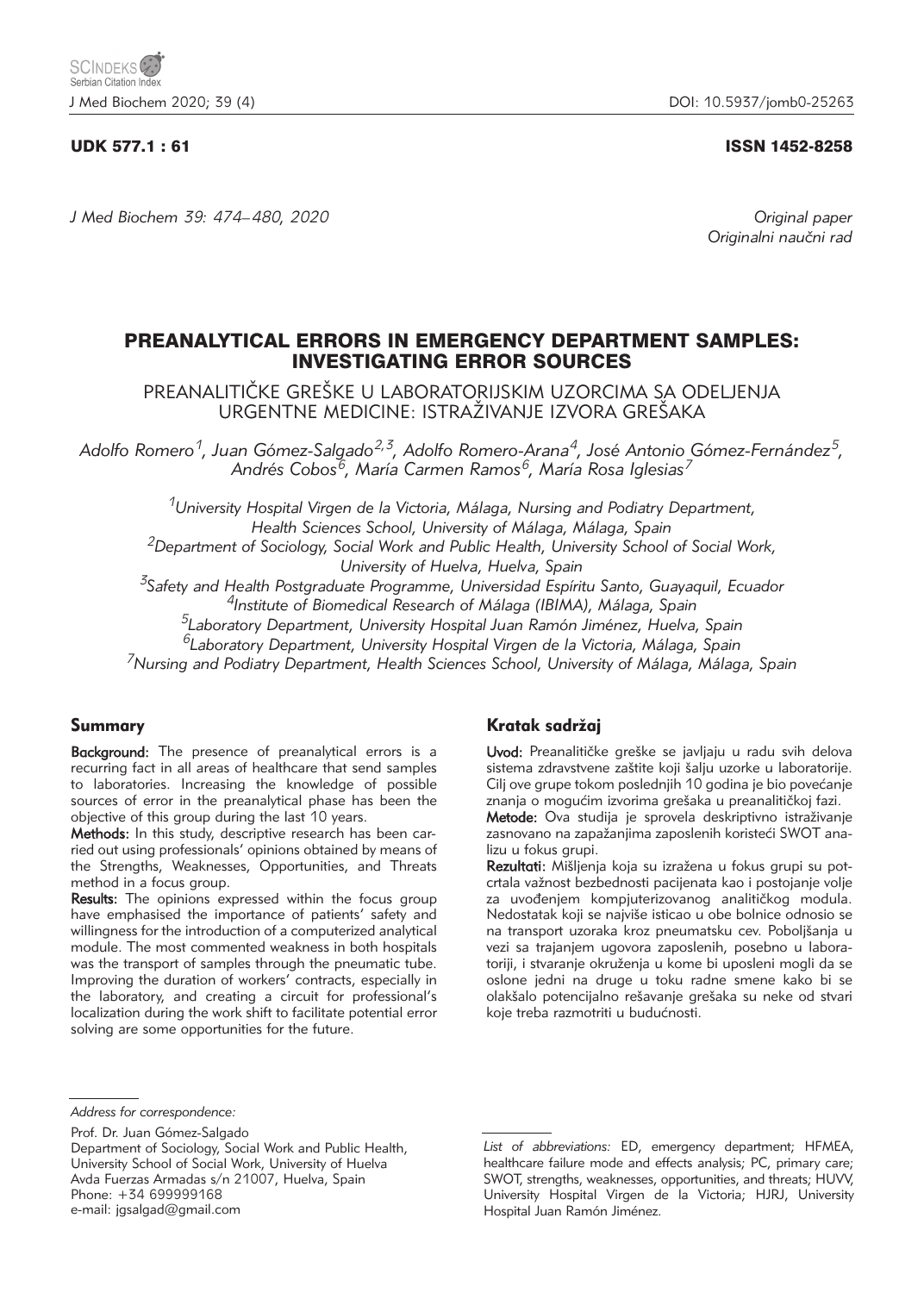Conclusions: Different approaches have been developed depending on the healthcare scenario. For this, establishing a flow of information between the different professionals allows identifying identical aspects through a priori, different points of view. The line to follow is to improve the safety of the patient and also to give professionals an opportunity to express themselves.

Keywords: emergency hospital service, hospital laboratory, preanalytical phase errors, qualitative research

#### Introduction

The presence of preanalytical errors is a recurring fact in all areas of healthcare that send samples to laboratories. In particular, they account for over 60% of the detected errors, so establishing strategies that foster prevention has been considered a preferred action in any health policy (1).

One of the possible areas of occurrence is the stat laboratory where, especially in large hospitals, a high number of samples are received from an emergency department (ED), obtained in many cases from critically ill patients and under conditions of stress. In this sense, the need to request routine testing which provides little information to the clinician but increases both the workload and the health expenditure (2, 3) has been discussed, previously finding that the accessibility of these actions is not equal in all health centres (4). This provided factual information in a context in which variations (about technical procedures and workflows) can be important, given that a large number of variables act as an influence.

One of the most decisive aspects this line of research has shown is that in rare occasions are professionals involved in different processes consulted, something that often results in a substantial deficit of knowledge of the actual environment in which they operate.

A highly recommended option is to use the qualitative methodology (focus group), following the development scheme of the analysis of strengths, weaknesses, opportunities, and threats (SWOT). In this sense, we applied the experiences shared by the staff involved in the preanalytical process in both primary care and routine laboratory during the design stage of this new study with the professionals who worked with ED samples (5, 6).

Various authors have also developed an HFMEA (Healthcare Failure Mode and Effects Analysis) that allows for improving the capability of errors detection in samples provided by primary care, with good results both in the detection of errors areas as well in the involvement of professionals (7).

We thus intend in this article to increase knowledge about the possible error sources into the preanalytical phase in ED samples, obtaining opinions by professionals that order, obtain and process urgent

Zaključak: Postoje različiti pristupi u zavisnosti od vrste zdravstvene zaštite. Uspostavljanje protoka informacija između različitih delova i činioca sistema omogućava prepoznavanje identičnih aspekata sa različitih stanovišta. Ono što svakako treba poboljšati to je bezbednost pacijenata i pružiti priliku profesionalcima da iskažu svoje mišljenje.

Ključne reči: urgentna služba, bolnička laboratorija, greške u preanalitičkoj fazi, kvalitativna istraživanja

samples, as a complementary tool to enhance the capability of errors detection.

## Materials and Methods

#### *Subjects*

A descriptive qualitative study through the focal group technique and following the outline of the SWOT analysis was done at two centres of our regional health system (Virgen de la Victoria Hospital in Málaga and Juan Ramón Jiménez Hospital, in Huelva). The study was performed in May 2017.

At the University Hospital Virgen de la Victoria (HUVV), eight professionals were intentionally selected, and six of them finally attended the session. All of them were involved in the preanalytical phase process at the emergency department and the stat laboratory (a resident doctor, a resident pharmacist, two ED nurses, and two laboratory technicians).

At the University Hospital Juan Ramón Jiménez (HJRJ), seven professionals were also intentionally selected and participated in the study (an emergency senior register, a laboratory senior register responsible for the emergency laboratory, two ED nurses, two laboratory technicians, and an ED auxiliary nurse).

The selection of these professionals followed two inclusion criteria: the capacity for transmission of information on the research topic, and social significance in the sense of being considered key players in the process. Both the workplace and the age were distributed evenly, but not sex, with four women and two men in HUVV, and with five women and two men in HJRJ.

#### *Ethical approval*

The study was approved by the Ethics Committee in Clinical Investigation of North-West Málaga, dated 27 of November 2011, with the Quality Assurance Unit of the Hospital Virgen de la Victoria (Málaga) written authorization for data collection of the patients included in the study, with the previous signing of informed consent. This research was also been approved in Huelva by the Ethics Committee in Investigation of this province in 2015 (PI 008/15).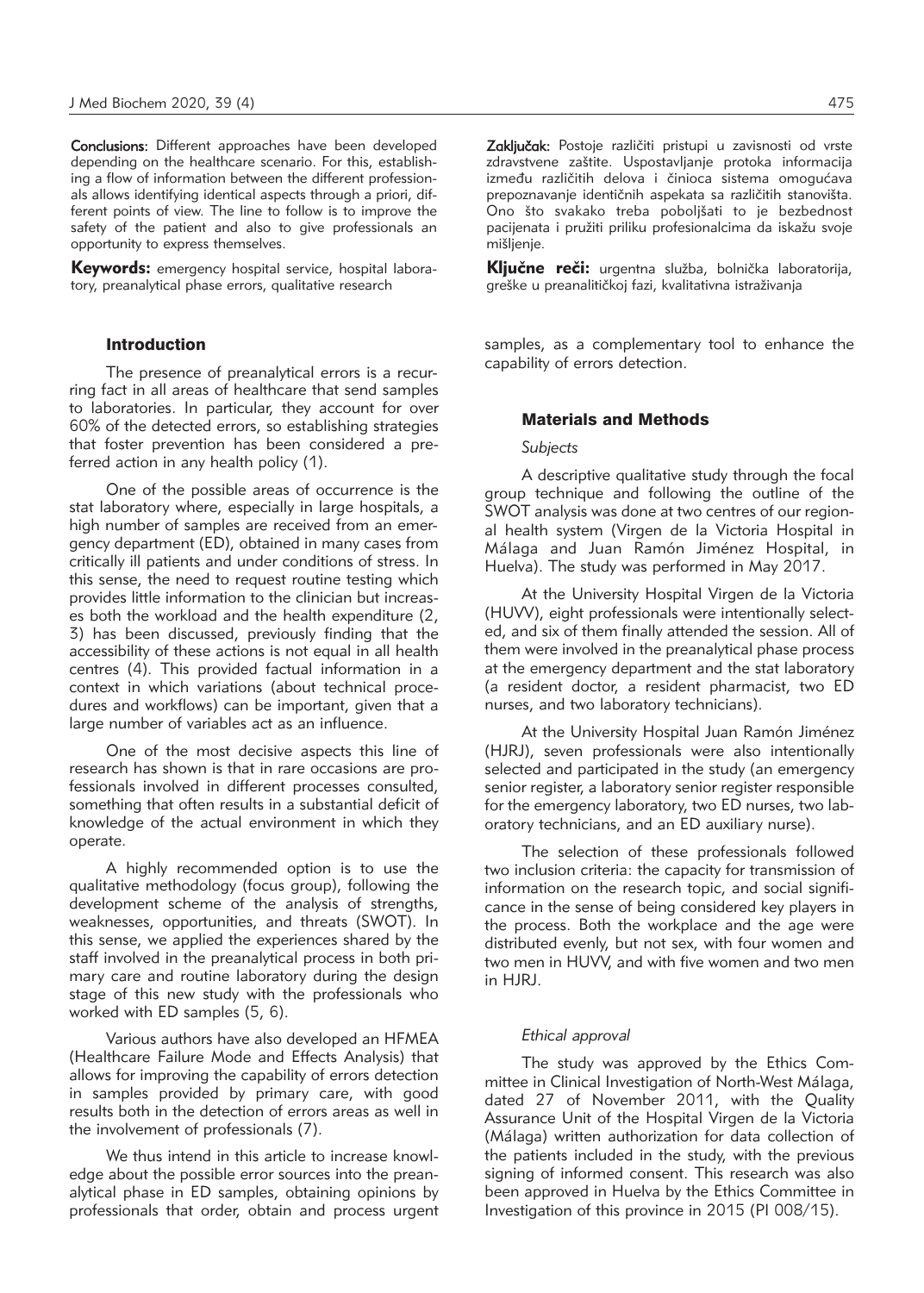### *Procedure*

A member of the research team coordinated each session, supported by an observer. Participants received a process fact sheet in which its different stages were differentiated, from the request for analytical testing until the sample delivery in the laboratory, for information purposes for those participants who were not familiarised with the process. Besides, they received a printed version of the DAFO scheme, where they were asked to give their suggestions and opinions for each item.

Then, comments were shared, keeping the meeting until data saturation was achieved, following the stated scheme according to their own experience on the subject. The opinions could be based on aspects related to their specific competence or those observed in other professional categories involved in the process.

It was not considered mandatory to review all aspects of the SWOT diagram, and interrupting the speech was allowed in the case of questions or clarification on any proposed data.

The session was recorded, and the group coordinator wrote down notes. Both the recording and the notes were transcribed by the observer, focussing on non-verbal communication of the participants. Data saturation was reached after 48 and 46 minutes. respectively.

### *Analysis of the information*

SWOT analysis is usually considered a final step in strategic analyses. However, in the present study, it was used as a quide for structuring discourse. Qualitative analysis with a phenomenological approach was performed, offering a different approach to the usual one for obtaining participants information. Results were organised by grouping them into the previously defined dimensions of the SWOT structure, which could explain the analysed phenomenon. Thus, each of the stages of this analysis was regarded as a separate dimension.

The number of comments was recorded and posted to establish the importance of speech based on the number of times that the item in question was mentioned. In this regard, the participants' non-verbal language was also taken into account, with notes taken by the observer. The interpretative phenomenological approach was used as a method of discourse analysis.

# **Results**

The number of comments for each item is described between square brackets. The overview of the session can be seen in *Table I*.

Table I General description of the session.

| <b>Issue</b>                                                                | Approx.<br>duration |
|-----------------------------------------------------------------------------|---------------------|
| Presentation                                                                | $\overline{5}$ min  |
| Brief description of SWOT method and<br>handing in of sheet for noting down | $5 \text{ min}$     |
| Review of written ideas following the<br>SWOT scheme                        | $15 \text{ min}$    |
| Reading of items by each participant                                        | $20 \text{ min}$    |
| Discussion and end of a session                                             | min                 |

At the HUVV, the most commented weaknesses were problems when sending carriers through the pneumatic tube (3), together with the difficulties in extending testing in analytical samples already completed or pending (3), and the high number of patients with analytical test requests (2).

Regarding threats, the most mentioned aspect was the possibility of system failure (5), as well as the presence of tubes in poor conditions (2).

The most often described strengths were the digitalisation of the process (2) and the capacity for teamwork (2).

The opportunities identified were the improvement in the management of analytical requests (3) along with the possibility of extending the duration of contracts for temporary staff (2).

At the HJRJ, regarding weaknesses, the most referred comment was problems with the transport of samples by the pneumatic tube (7), together with inadequate conditions for the collection of samples (3) and the number of samples returned by not being well linked (3).

Concerning the threats, the most reviewed aspect was computer problems when there is a failure in Diraya–the hospital network –or the laboratory computer system (7), as well as errors by the excess of analytical requests (4).

The most often described strengths were the digitalising process (2) and the improvement in the delay of the results (2), while detected opportunities were improvement in computer systems (7) along with the ability to improve the transport of samples through the pneumatic tube (7).

There are more reviews (results) than participants, as all of them were invited to freely express their experience, without any limitation in this respect (*Table II* and *Table III*).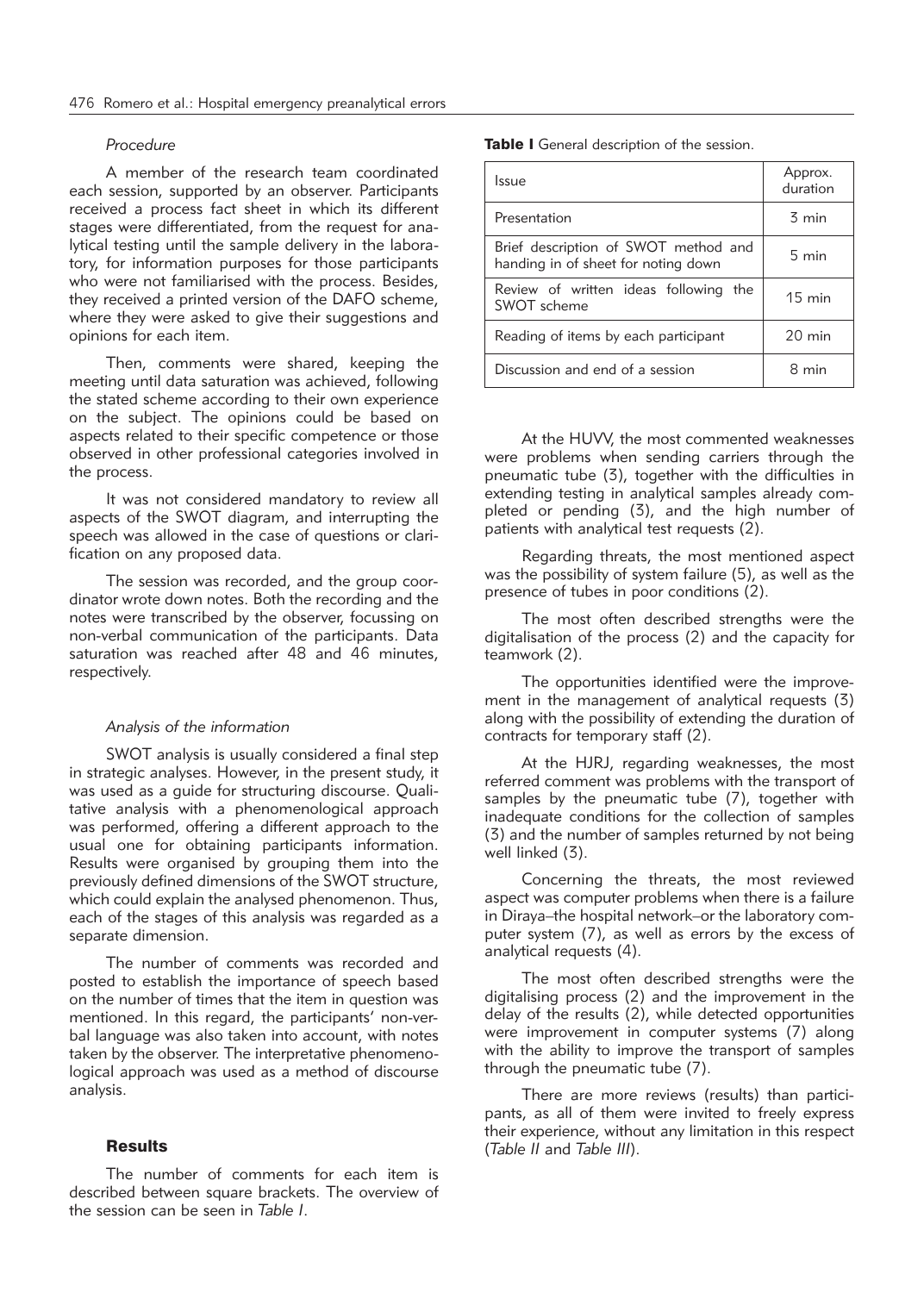Table II University Hospital Virgen de la Victoria participants' opinions.

|                                                                                                   | Professional                               | Meetings       |  |  |  |  |
|---------------------------------------------------------------------------------------------------|--------------------------------------------|----------------|--|--|--|--|
| Weaknesses                                                                                        |                                            |                |  |  |  |  |
| Problems with »target destination« of carriers<br>(fixing origin and destination codes)           | <b>Nurse</b>                               | RP3            |  |  |  |  |
| Tubes labelling; the present system can result<br>in errors as it requires the previous labelling | <b>Nurse</b>                               | 1              |  |  |  |  |
| Problems with request scanner                                                                     | <b>Nurse</b>                               | 1              |  |  |  |  |
| Possible human errors caused by high workload and stress                                          | <b>Nurse</b>                               | 1              |  |  |  |  |
| Use of photocopies for request notes                                                              | LT                                         | 1              |  |  |  |  |
| Preanalytical errors (wrongly labelled tubes, patient-tube<br>label confusion)                    | LT                                         | 1              |  |  |  |  |
| Interrupted cold chain                                                                            | LT                                         | 1              |  |  |  |  |
| New tube labelling system (colour-coded) and size of<br>the barcode                               | LT                                         | 1              |  |  |  |  |
| Gasometry with air bubbles                                                                        | <b>Resident Analyst</b>                    | 1              |  |  |  |  |
| Difficulties in extending testing in analytical samples<br>already completed or pending           | Nurse<br>Physician and Resident<br>Analyst | 1              |  |  |  |  |
| Denial of duly justified tests                                                                    | <b>RP</b>                                  |                |  |  |  |  |
| High number of requests (greater error probability)                                               | Resident Analyst,                          | LT             |  |  |  |  |
| <b>Threats</b>                                                                                    |                                            |                |  |  |  |  |
| System failure                                                                                    | All                                        | 5              |  |  |  |  |
| Presence of tubes in poor conditions                                                              | Nurse, LT                                  | $\overline{2}$ |  |  |  |  |
| Higher pressure in response times                                                                 | LT                                         | 1              |  |  |  |  |
| Strengths                                                                                         |                                            |                |  |  |  |  |
| Teamwork                                                                                          | LT, Resident Analyst                       | 3              |  |  |  |  |
| Computerised requests                                                                             | All                                        | $\overline{4}$ |  |  |  |  |
| Pneumatic carriers flow                                                                           | Nurse, LT                                  | 2              |  |  |  |  |
| Requests extension without any necessary new request                                              | <b>RP</b>                                  | 1              |  |  |  |  |
| Opportunities                                                                                     |                                            |                |  |  |  |  |
| Improving requests management                                                                     | Nurse, RP                                  | 3              |  |  |  |  |
| Telephone finding of professionals in the case of incidents<br>(improving response times)         | Nurse                                      | 2              |  |  |  |  |
| More staff and higher duration of contracts                                                       | LT                                         | 2              |  |  |  |  |
| Samples traceability                                                                              | LT                                         | 1              |  |  |  |  |

(LT, laboratory technician; RP, resident physician)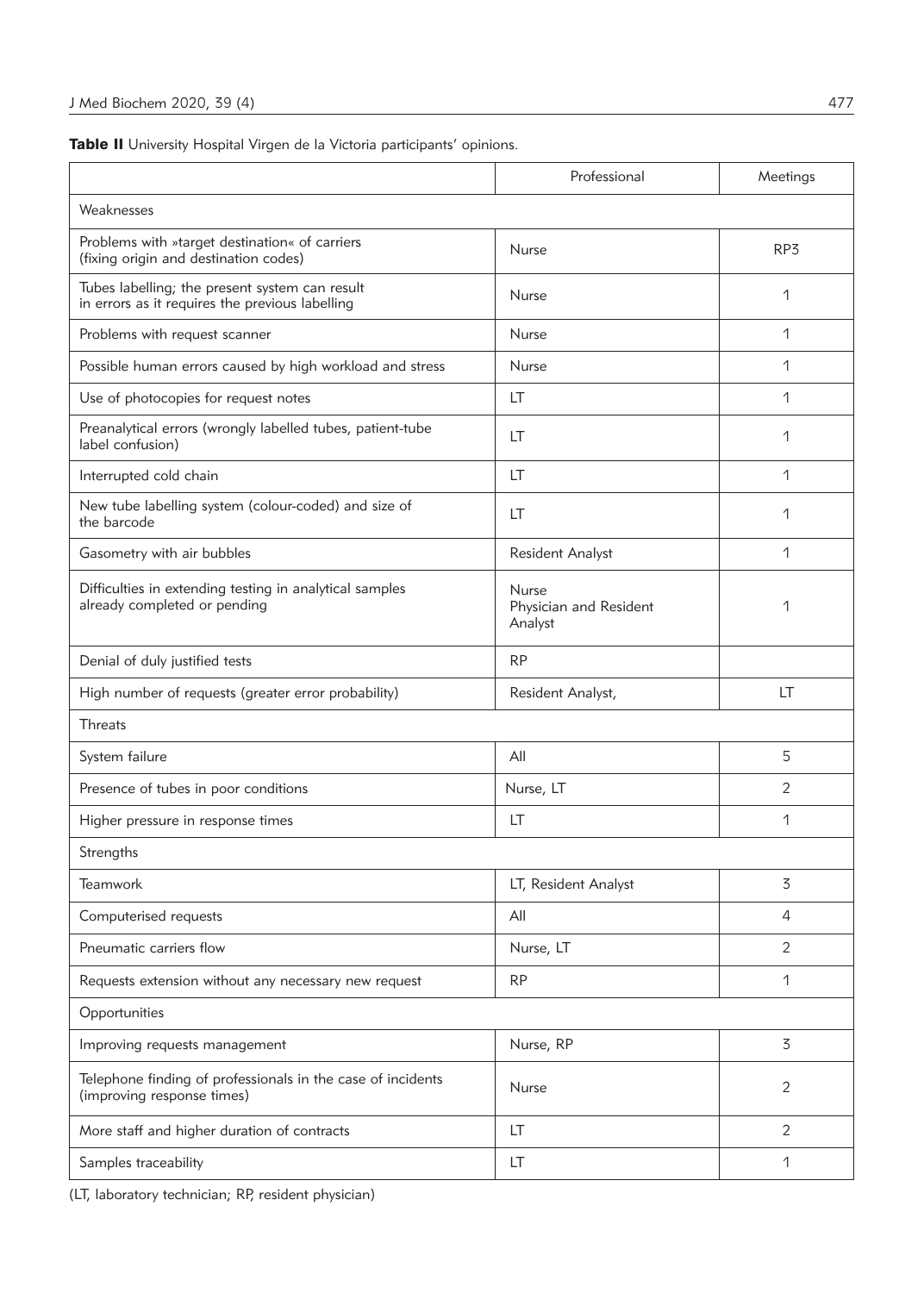|  |  | Table III University Hospital Juan Ramón Jiménez participants' opinions. |  |  |  |  |
|--|--|--------------------------------------------------------------------------|--|--|--|--|
|--|--|--------------------------------------------------------------------------|--|--|--|--|

|                                                                                                                                                 | Professional         | Dates          |  |  |  |  |
|-------------------------------------------------------------------------------------------------------------------------------------------------|----------------------|----------------|--|--|--|--|
| Weaknesses                                                                                                                                      |                      |                |  |  |  |  |
| Loss of urine samples, empty tube awaiting sample                                                                                               | <b>Nurse</b>         | 1              |  |  |  |  |
| Tests transport through pneumatic tubes, weight, blood cultures                                                                                 | All                  | 7              |  |  |  |  |
| Network system when the connection fails                                                                                                        | <b>Nurse</b>         | 1              |  |  |  |  |
| Vacuum failure in coagulation tube                                                                                                              | <b>Nurse</b>         | 1              |  |  |  |  |
| Sample loss when pneumatic tube failure                                                                                                         | AN                   | 1              |  |  |  |  |
| The arrival of all tubes to the emergency department when there<br>is a failure                                                                 | AN                   | 1              |  |  |  |  |
| Samples are returned by not being properly linked (several times)                                                                               | AN, LT, Physician    | 3              |  |  |  |  |
| Errors caused by new staff, staff changes, and high tests requests<br>demand                                                                    | Physician            | $\overline{2}$ |  |  |  |  |
| Difficulties in extending tests requests                                                                                                        | Physician            | $\overline{2}$ |  |  |  |  |
| Inadequate conditions for sample collection (ammonium,<br>LT, Physician<br>biological fluids, coagulated samples, gasometries with air bubbles) |                      | 3              |  |  |  |  |
| Illegible requests                                                                                                                              | LT                   | 1              |  |  |  |  |
| Sample sending delay                                                                                                                            | LT, Physician        | $\overline{c}$ |  |  |  |  |
| Non-persistent training and information                                                                                                         | Physician            | 1              |  |  |  |  |
| Outcomes sending delay                                                                                                                          | Physician            | 1              |  |  |  |  |
| <b>Threats</b>                                                                                                                                  |                      |                |  |  |  |  |
| Wrong delivery of samples through a pneumatic tube                                                                                              | Nurse, LT            | $\overline{2}$ |  |  |  |  |
| System failures, Software failures with requests linking,<br>wrongly linked or not linked                                                       | All                  | 7              |  |  |  |  |
| Excess of testing requests, errors by the excess of requests                                                                                    | Nurse, Physician, AN | 4              |  |  |  |  |
| Scarce staff resources (ward staff)                                                                                                             | Physician            | 1              |  |  |  |  |
| Not possible extension of requests due to excess of time since<br>the sample was taken                                                          | LT                   | 1              |  |  |  |  |
| Unjustified samples                                                                                                                             | Physician            | 1              |  |  |  |  |
| Strengths                                                                                                                                       |                      |                |  |  |  |  |
| Ease of sample identification                                                                                                                   | Nurse                | 1              |  |  |  |  |
| Analytical tests linking system                                                                                                                 | Nurse                | 1              |  |  |  |  |
| Quick and safe when the network system is properly working                                                                                      | Nurse, Physician     | $\overline{2}$ |  |  |  |  |
| Improvement in outcomes delays                                                                                                                  | Nurse, Physician     | $\overline{2}$ |  |  |  |  |
| Improvement in communication between professionals                                                                                              | LT                   | 1              |  |  |  |  |
| Better sample traceability when network is properly working                                                                                     | Physician            | 1              |  |  |  |  |
| Opportunities                                                                                                                                   |                      |                |  |  |  |  |
| Direct pneumatic tube communication between the emergency<br>department and laboratory                                                          | All                  | 3              |  |  |  |  |
| Resident guidance                                                                                                                               | Physician            | 1              |  |  |  |  |
| Improvement of a communication system (Clinic history software,<br>hospital network)                                                            | All                  | 7              |  |  |  |  |
| Pneumatic tube                                                                                                                                  | All                  | 7              |  |  |  |  |

(AN, assistant nurse; LT, laboratory technician; CAP, clinical analysis physician; ED, emergency doctor)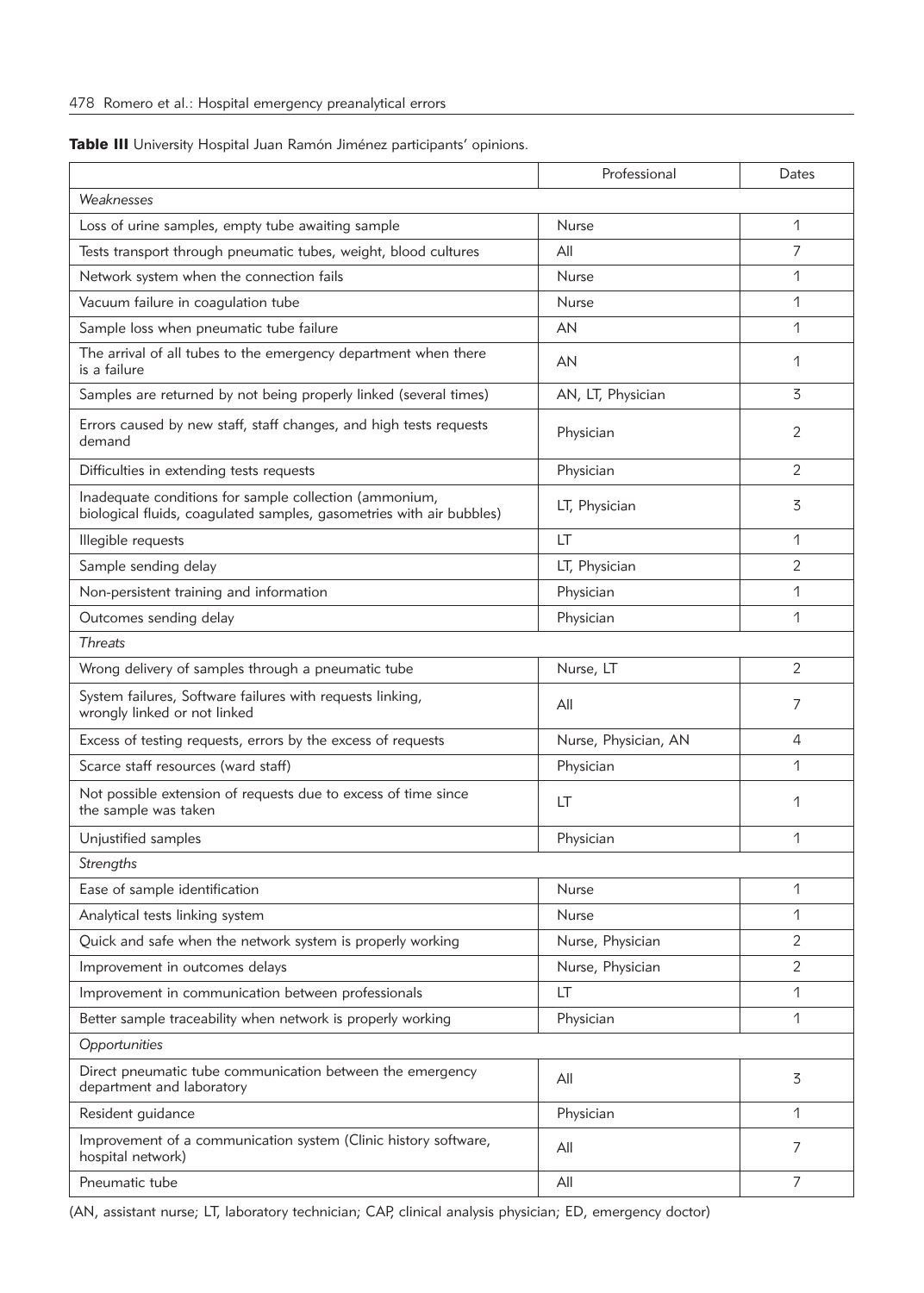# **Discussion**

The preanalytical phase is a complex moment within the laboratory process and because of that, it has not been possible to standardise it to date, contrary to what has happened with the analytical phase (8). This has enabled that, in order to solve the usually high number of errors associated with this phase (9–11), different approaches have been developed depending on the healthcare scenario in which professionals are involved.

One of the studied environments has been urgent samples and their characteristics. From the now-classic work by Plebani (10), whose data were reviewed by the same researchers ten years later (11), several authors tried to make further progress in the matter and to offer solutions of different types that, somehow, to contribute to control the issue (12–14).

The existence of different strategies has allowed verifying that it is not a common thing to directly consult with those involved in the process. The validity of this proposal was found in previous experiences in primary care (5, 6). For this reason, we decided to perform an identical procedure with the professionals involved in the pre-test phase of urgent samples. Although studies have a similar structure, they involved professionals from different areas, so the information obtained was considered as novel and complementary.

Once the focus groups developed, it became clear that availability when judiciously reporting different items was the same in all participants, establishing a flow of information that is considered as of a high utility; identical aspects were identified as relevant by professionals of different categories and centres with, a priori, different points of view.

Aspects related to the weaknesses of the process focused on the problems detected in the transport of samples by the pneumatic tube; in particular, destinations, which proved wrong on many occasions. This problem's resolution is not within direct reach of those involved, unlike the second most mentioned points (difficulties in extending testing in analytical samples already completed or pending (5) in HUVV; sample collection inadequate conditions (3), and the number of samples that are returned for not being well linked (3) in HJRJ), which were addressed by professionals from all areas, starting a brief debate and thus reaching an agreement in principle to solve them.

As for the threats, the system failure was the most stated issue by virtually all the participants. It is without a doubt a logical judgement if we consider the current technological dependence in all health areas, especially in the emergency department (5, 7).

Among the identified strengths, we want to emphasize two of them: first, the sense of teamwork (described both in emergencies and in the laboratory), and secondly, the existence of the computer module of analytical request, which allows streamlining procedures, accelerating results, and facilitating traceability. It is no wonder, therefore, that the possibility of being unable to rely on electronic devices is considered a threat by virtually all professionals.

Finally, participants offered their impressions about opportunities, focusing on three aspects: improving the management of requests and the performance of the pneumatic tube, improving the duration of contracts, especially in the laboratory (very brief in recent months, forcing a repeated training system for new staff), and creating a circuit for professionals localization during the work shift to facilitate potential error solving, as in the case of extending requests, referred above.

On all these points, participants expressed interest in generating groups that interact and allow both implementing proposals and making a follow-up of the same and involving the person responsible for each area.

Although the qualitative approach to corpus analysis has been developed in two hospitals to find similarities between them, and the data obtained finally offered us good information about error sources, the findings cannot be extended to wider populations with the same degree of certainty because the findings of the research are not tested to discover whether they are statistically significant or due to chance. However, this study does allow us to obtain new fields for research and also allow us to explore professionals from a personal perspective.

Perhaps the most important aspect of the session, as it happened in other previous studies in the PC area (5, 6) was the general feeling of participants of being heard, and that their suggestions and impressions, if well managed, can help alleviate problems at their work environment, something that is not usually considered by managers. All this is highlighted despite the importance given to active listening provided that, in addition to the scientific aspect, it is necessary to consider the relational aspect and communication skills, especially highly valued in the nursing field (15).

A fundamental purpose of this study is to give a voice to those who are facing health problems and to offer suggestions to managers, even with proposals that facilitate the solution to the problems detected. Their opinions are considered as valuable as those previously given by primary care workers, although they offered a different point of view. This is due to the many differences found when comparing stat labs with routine labs. In addition, the ED staff are also very distinct when compared to primary care staff. The combination of different points of view on similar problems will probably allow us to more easily find